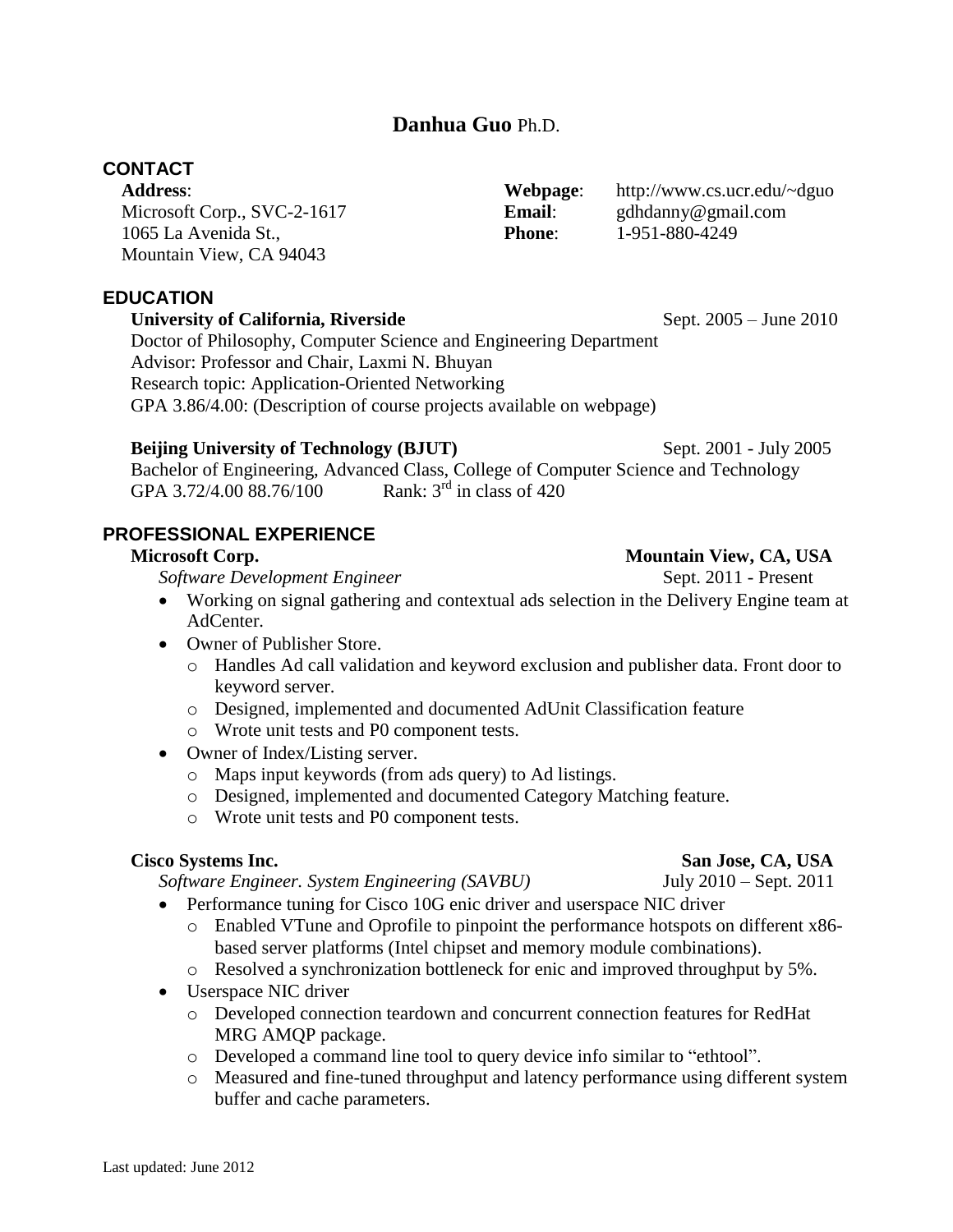Last updated: June 2012

- Cisco Enic support for VMware ESX
	- o Provided driver support for VMware ESX network kernel development, i.e. control plane operations for Distributed Virtual Switch (DVS) and data plane operations for vSwitch.

- Developed an online scalable multithreaded L7-filter for multi-core based systems.
- Results won the 1st-place Award in the 2008 Cisco Intern Project Competition.

*Supervisor*: Jason Ding

#### **International Affairs Office of Illinois Institute of Technology Beijing, China**

*Web Administrator* July 2004 - Aug. 2005

- Network maintenance of the computer system in the office.
- Promotion of IIT in China, including communication with local government, translation and drafting of introduction paperwork.

*Supervisors*: Tim Zhang, Vivian Jin

## **TALKS**

#### **Cisco Systems Inc**. **San Jose, CA, USA**

*Sept. 2008*

"*Nerdlunch*: A Scalable Multithreaded L7-filter Design for Native and Virtualized Multi-Core based Systems."

## **TECHNICAL SKILLS**

## **Languages**

English (fluent), German (capable of reading), Mandarin Chinese (native).

## **Computer Languages**

- *Software*: C/C++/C#, HTML/XML, Matlab/Maple, LaTex.
- *Script*: Kernel Shell, Python, MAYA MTL
- *Hardware*: MicroC/MicroCode, Verilog/VHDL, Assembly

## **Platforms**

- *Operating System*: Windows, Unix/Linux, Solaris
- *Networking and simulators*: TCP/IP Stack, Intel IXA Workbench, SGI RASC, SimpleScalar, NePSim, Bochs, M5, Simics, VTune, Oprofile
- *Virtualization*: Xen, VMWare ESX/ESXi

## **RESEARCH INTERESTS**

- Server architecture for fast network I/O processing, with focus on deep packet inspection
- OS scheduling for multi-core data centers
- Virtualization for data center/server consolidation; cloud computing
- High performance computing; parallel processing

## **ACADEMIC AND RESEARCH EXPERIENCE**

# **Cisco Systems Inc**. **San Jose, CA, USA**

*College Intern* June 2008 - Sept. 2008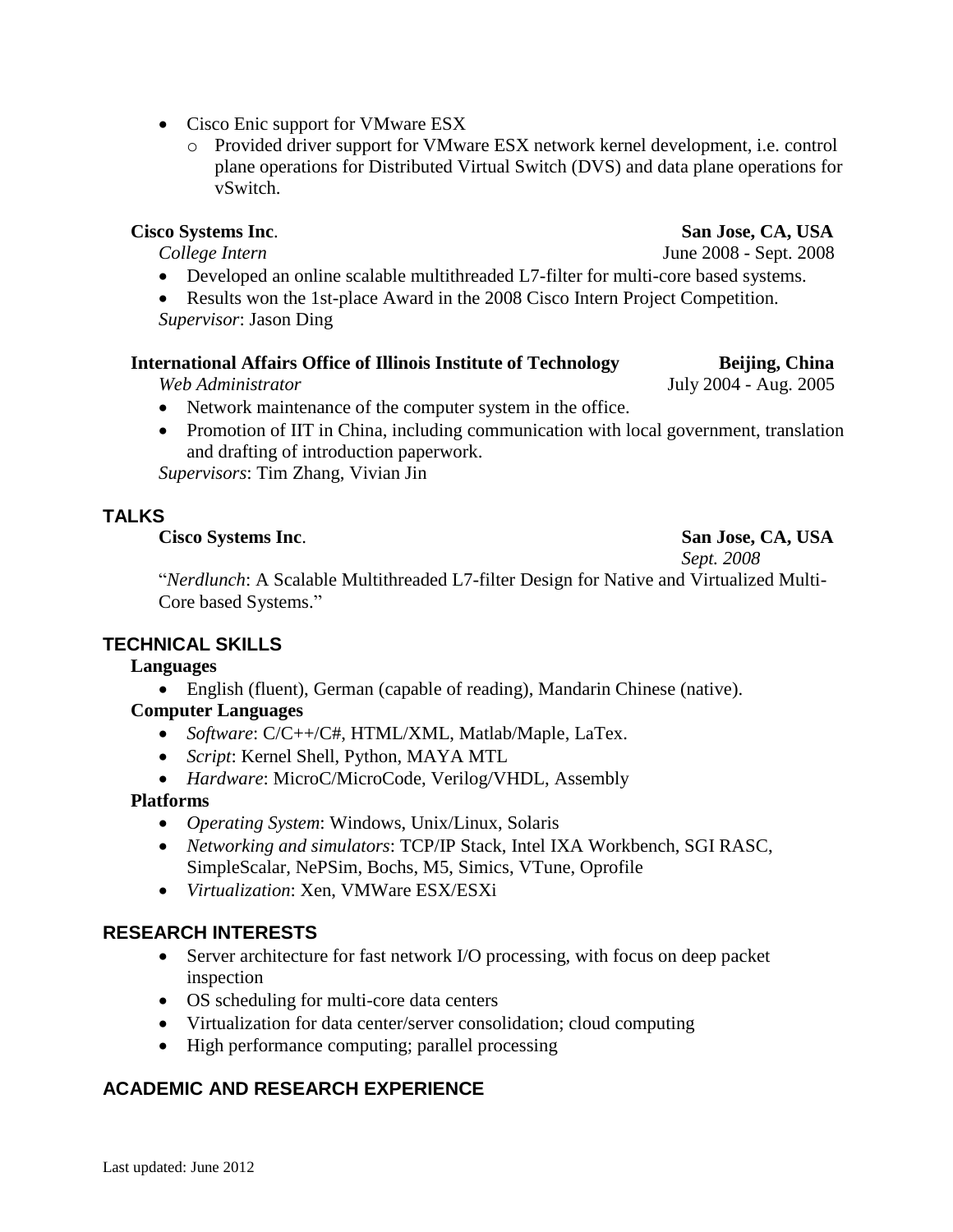## **University of California, Riverside**

- *"Application-Oriented Networking"*
	- o Designed and implemented several scheduling algorithms for network applications on multicore web servers to accelerate network I/O processing.
	- o Proposed a scalable multithreaded L7-filter software and corresponding optimized system schedulers for both Linux and Solaris. Results showed a 51% improvement on average in system throughput compared to naive multithreading.
	- o Explored instruction level parallelism in the Linux TCP/IP stack.
	- o Publication: [ANCS '08 L7][ANCS '09 Solaris][ANCS '10][INFOCOM '11][TON]
- *Performance Characterization of Virtualization*
	- o Studied extensively on paravirtualization, particularly network overhead.
	- o Proposed several multi-core schedulers in the virtual machine monitor to improve virtualized network performance by taking advantage of multi-core architecture.
	- o Publication: [ANCS '08 Xen][IISWC '09 Xen]
- *CPU and Network Interface Controller (NIC) integration design*
	- o Experimented core scheduling techniques using Dell Power Edge 2900 (Intel Xeon X5355 \* 8) with dual-port 10GbE NIC.
	- o Collaborated to develop a full system cycle accurate simulator based on Simics.
	- o Publication: [ANCS '09 EINIC]
- *Hardware solution for Deep Packet Inspection (DPI) on SGI workstation.* 
	- o Rewrote Linux L7-filter and generated its VHDL counterpart to offload to SGI RASC FPGAs.
	- o Evaluated results based on FPGA performance and speed up in comparison to general purpose processors.
- Intel IXA Network Processor.
	- o Port-mapped Mibench in ASCII C to MicroC, and evaluated the embedded application performance on IXA Workbench.

*Guest Lecturer and Teaching Assistant* Sept. 2005 - Aug. 2007

- CS 213 Parallel Processing (Graduate level compulsory course)
	- o Lectured on multiprogramming, memory management, NUMA architecture, multicore scheduling.
	- o Designed, consulted and tutored for class projects using FPGA/CPU/GPU platforms.
- CS 12 (Head TA) Data structures in  $C++$ 
	- $\circ$  Jobs included lecture and supervision of lab, making up finals, grading and maintenance of course website.
	- o Student evaluation score: 6.9/7.0

## **Beijing University of Technology (BJUT)**

*Research Assistant* Dec. 2004 – July 2005

- Led the "Automatic Generation of Computer Animation" project.
	- o Designed schema for XML storage.
	- o Implemented knowledge-based searching algorithm in Java.
	- o Presented results with MAYA animation.

*Research Assistant* April 2006 - Present